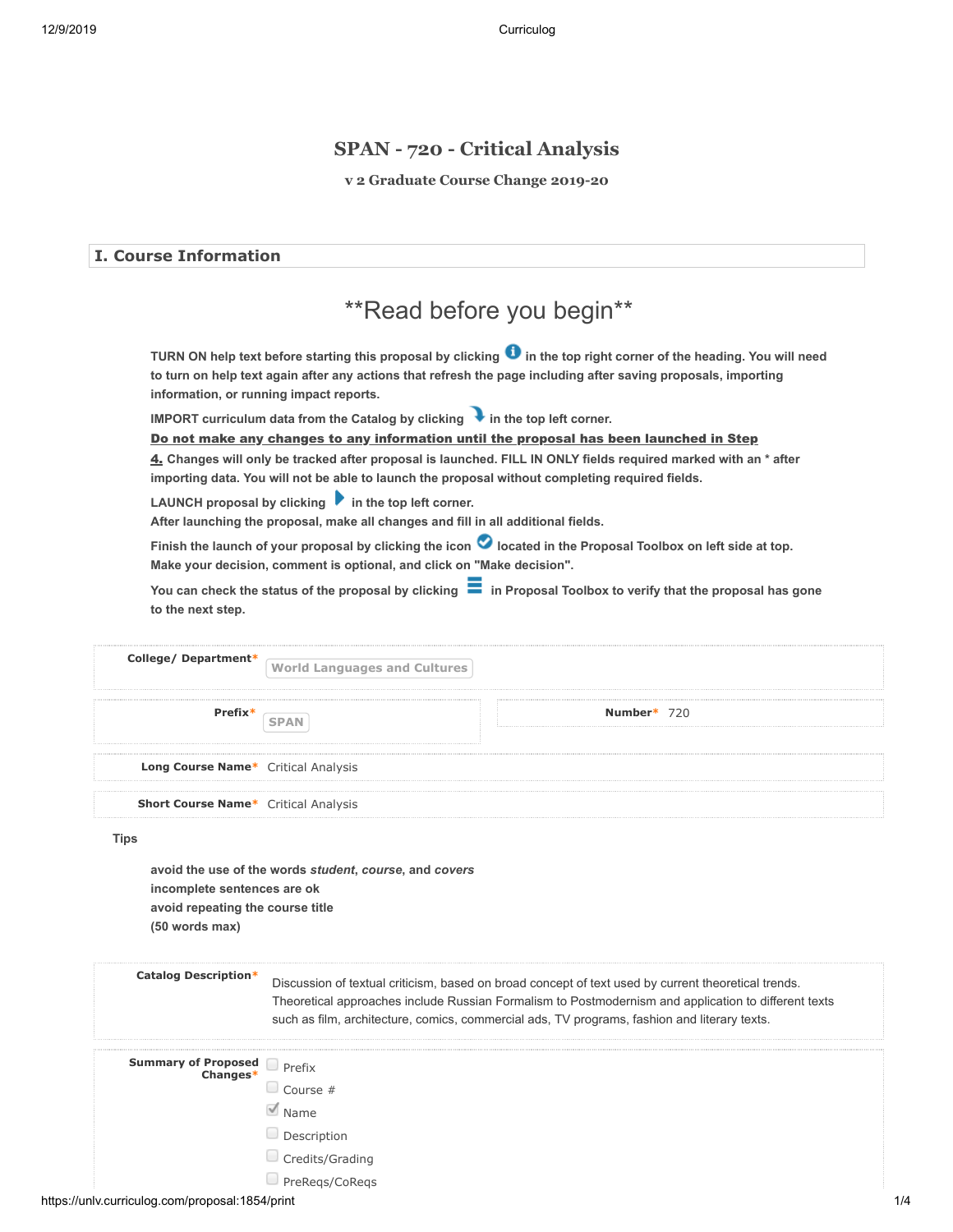|                                                         | $\Box$ Instructional Mode                                                                                                                      |  |
|---------------------------------------------------------|------------------------------------------------------------------------------------------------------------------------------------------------|--|
|                                                         | ∩ther                                                                                                                                          |  |
| <b>Effective Term and Year*</b> $\sqrt{\frac{1}{2019}}$ |                                                                                                                                                |  |
|                                                         | Justification for Course<br>Change:* The new title "Critical Analysis" describes better the teaching and learning activities conducted in this |  |

Run an Impact Report by clicking **in** the top left corner and answer below according to the results. Copy and paste the **results below:**

| Degree and/or<br>certificate program(s)<br>$Report)*$ | impacted by this change Impact Report for SPAN 720 |  |  |
|-------------------------------------------------------|----------------------------------------------------|--|--|
|                                                       | Source: 2019-2020 Working Graduate Catalog         |  |  |
|                                                       | Master of Arts - Hispanic Studies<br>IPrograms     |  |  |

course, as they involve the interpretation and evaluation of texts through critical reading and writing.

**Substantive changes will necessitate a Program Change form be submitted.**

| Detail the changes to<br>the program catalog<br>entry required due to<br>this change. <sup>*</sup>              | The current title "Textual Analysis" needs to be changed to "Critical Analysis" |  |
|-----------------------------------------------------------------------------------------------------------------|---------------------------------------------------------------------------------|--|
| Will this course be listed $\bigcirc$ $\gamma$ es $\bigcirc$ No as the 'same as' another<br>course <sup>2</sup> |                                                                                 |  |
| It yes, list the course                                                                                         |                                                                                 |  |

## **II. Course Change Information**

Please review all sections below and make necessary changes after you launch the proposal.

#### **Credit change**

| <b>Fixed/Variable Credits</b> | Fixed | Variable |
|-------------------------------|-------|----------|
|-------------------------------|-------|----------|

**If fixed, enter number of credits. If variable, enter minimum and maximum credits (E.g., 1-3)**

| <b>Number of Credits 3</b>                                      |                |                                                                   |
|-----------------------------------------------------------------|----------------|-------------------------------------------------------------------|
| Course is Repeatable $\bigcirc_{\mathsf{Yes}}$ $\triangleright$ | N <sub>0</sub> | If yes, the maximum<br>number of credits that<br>may be earned is |

#### **Grading Change**

| Grading System Letter Grade                                                     |                     |  |
|---------------------------------------------------------------------------------|---------------------|--|
|                                                                                 |                     |  |
|                                                                                 |                     |  |
|                                                                                 | Thesis/Dissertation |  |
| Does this course have $\bigcirc$ Yes $\bigcirc$ No<br>any non-credit<br>compone |                     |  |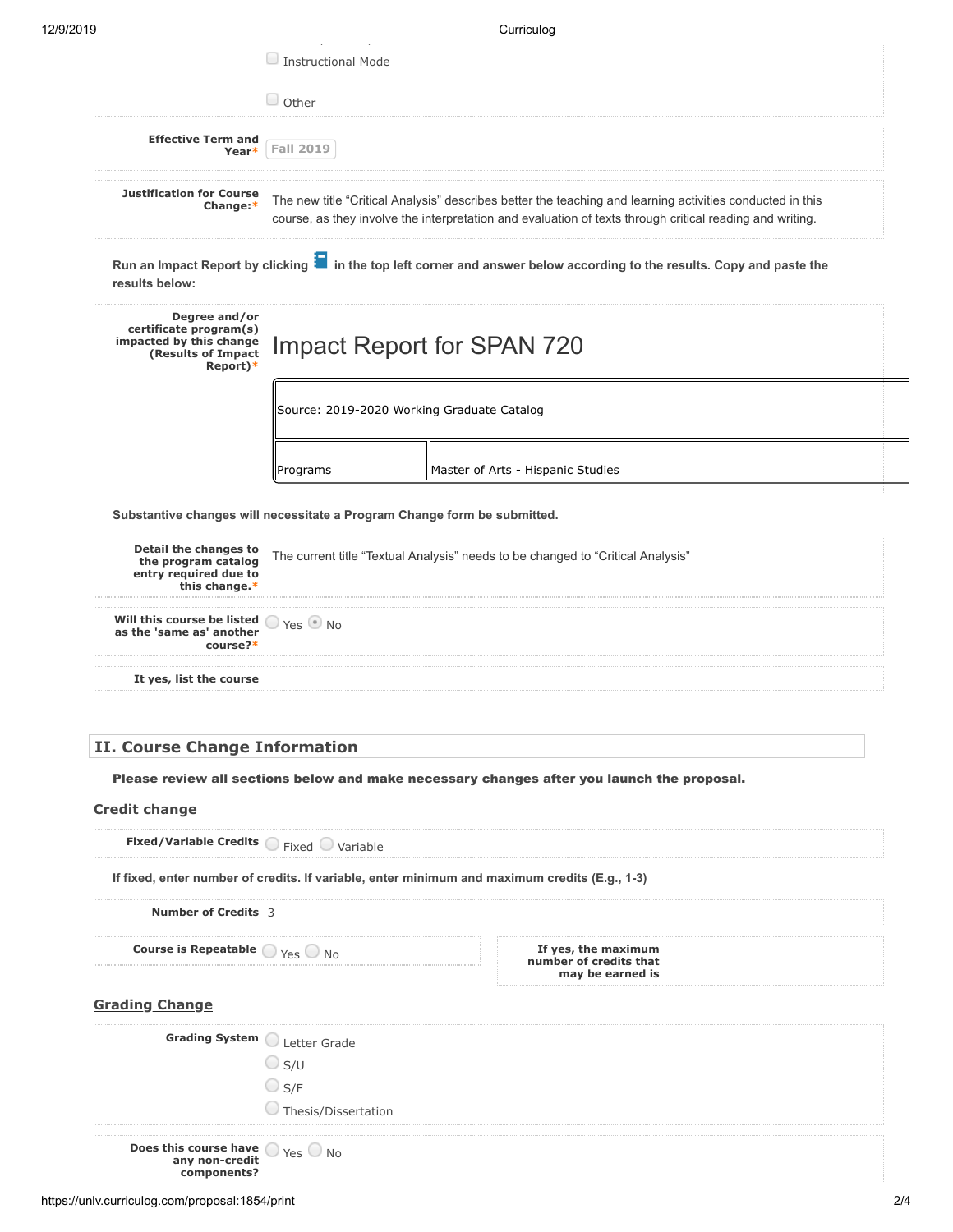| If yes, indicate clinical<br>component(s) |                        |
|-------------------------------------------|------------------------|
|                                           | Discussion             |
|                                           | $\Box$ Field Studies   |
|                                           | Independent Study      |
|                                           | $\Box$ Internship      |
|                                           | $\Box$ Laboratory      |
|                                           | $\Box$ Lecture         |
|                                           | $\Box$ Practicum       |
|                                           | $\Box$ Research        |
|                                           | $\Box$ Seminar         |
|                                           | $\Box$ Supervision     |
|                                           | $\Box$ Thesis Research |

#### **Requisite Change**

**(if any) - Graduate standing is the default prerequisite for all graduate-level courses.**

| <b>Prerequisites</b> |                                                                                                                                                     |
|----------------------|-----------------------------------------------------------------------------------------------------------------------------------------------------|
| <b>Corequisites</b>  |                                                                                                                                                     |
|                      | Instructional Modes In Person Supplemental Web<br>$\Box$ Field Study<br>$\Box$ Hybrid<br>Independent Study<br>$\Box$ In Person<br>$\Box$ Television |
|                      | Web-based<br>$\Box$ Web-based w/ on/off campus meeting                                                                                              |

# **III. Evaluation of Library Resources**

**Indicate library resources that will be needed as a result of changes to this course (if applicable)**

| Will this course change $\bigcirc$ Yes $\bigcirc$ No<br>require changes to<br>library resources?* |  |
|---------------------------------------------------------------------------------------------------|--|
| <b>Core Journals</b>                                                                              |  |
| <b>Core Books</b>                                                                                 |  |
| <b>Electronic Resources</b>                                                                       |  |

#### **\*This section is completed by the librarian\***

**Level of support the Library can provide**

**Library Comments**

# **IV. Department Vote Information**

**Date faculty voted on** April 5, 2019 **proposal**